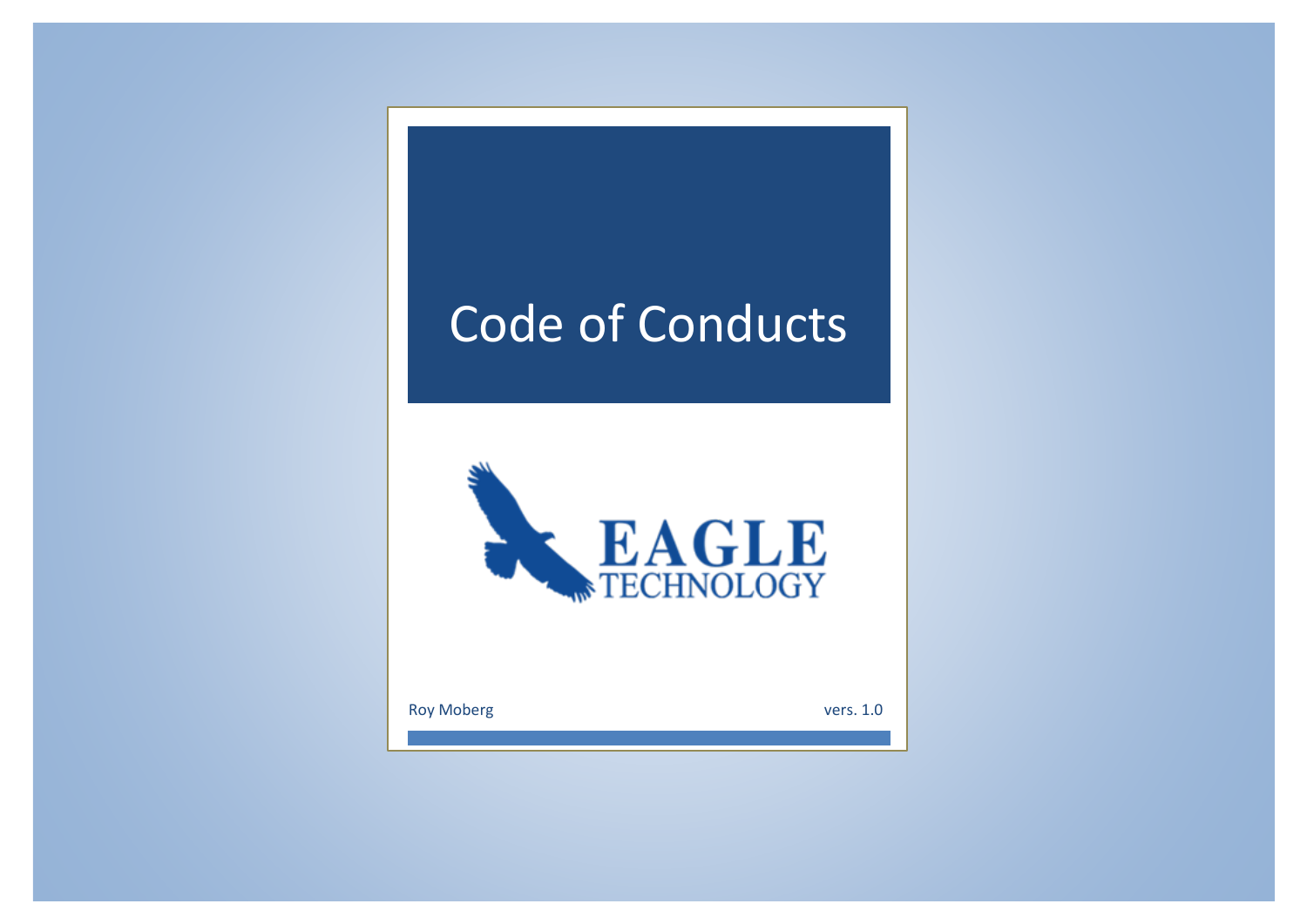| <b>TABLE OF CONTENTS</b>                            | <b>PAGE</b>    |                   | <b>TABLE OF CONTENTS</b>                                       | <b>PAGE</b>   |
|-----------------------------------------------------|----------------|-------------------|----------------------------------------------------------------|---------------|
| <b>PREFACE</b>                                      |                | 4                 | 4. THE RELATIONSHIP BETWEEN THE EMPLOYEES AND EXTERNAL PARTIES | 13            |
| INTRODUCTION                                        |                | 5                 | <b>4.1 RELIABLE PARTNERSHIPS</b>                               | 13            |
|                                                     |                |                   | <b>4.2 CLIENTS</b>                                             | 13            |
| 1. THE RELATIONSHIP BETWEEN EGLE TECHNOLOGY         |                |                   | <b>4.3 SUPPLIERS</b>                                           | 13            |
| <b>AND SOCIETY</b>                                  |                | 6                 | 4.4 PUBLIC INSTITUTIONS, PUBLIC                                |               |
| <b>1.1 CORPORATE SOCIAL RESPONSIBILITY (CSR)</b>    | 6              |                   | ADMINISTRATION AND OTHER AUTHORITIES AND                       |               |
| 1.2 RUNNING A BUSINESS ABROAD                       | 6              |                   | <b>ORGANIZATIONS</b>                                           | 13            |
| 1.3 SAFETY                                          |                | 6                 | 4.5 MEDIA CONTACT                                              | 13            |
| <b>1.4 INNOVATION</b>                               |                | 6                 | <b>4.6 COMPETITION</b>                                         | 14            |
|                                                     |                |                   | 4.7 CONFLICT OF INTEREST                                       | $\frac{1}{4}$ |
| 2. THE RELATIONSHIP BETWEEN THE COMPANY             |                |                   | 4.8 ACTIVITIES THAT COULD IMPROVE OR                           |               |
| AND ITS EMPLOYEES                                   |                | $\overline{7}$    | <b>CREATE CONNECTIONS</b>                                      | 14            |
| 2.1 AN HONEST EMPLOYER                              | 7              |                   | 4.9 FINANCIAL INTEGRITY                                        | $\frac{1}{4}$ |
| 2.2 EQUAL OPPORTUNITIES                             |                | 7                 |                                                                |               |
| 2.3 LAYING DOWN COMPANY RULES                       | $\overline{7}$ |                   | 5. ANTI-BRIBERY AND CORRUPTION                                 | 15            |
| 2.4 SAFETY AND HEALTH                               | 7              |                   | 5.1 WHAT IS BRIBERY?                                           | 15            |
| 2.5 ALCOHOL AND DRUG (AB)USE                        | 8              |                   | 5.2 HOW DO I KNOW IF SOMETHING IS A BRIBE?                     | 15            |
| <b>2.6 INTERNATIONAL BUSINESS TRAVEL</b>            | 8              |                   | 5.3 POLICIES AND PROCEDURES                                    | 16            |
| 2.7 WORKS COUNCIL                                   |                | 8                 | 5.3.1 GENERAL PROHIBITION                                      | 16            |
| 2.8 DEVELOPMENT OF EMPLOYEES                        | 8              |                   | 5.3.2 GIFTS, HOSPITALITY AND EXPENSES                          | 16            |
| 2.9 PRIVACY                                         |                | 8                 | 5.3.3 FACILITATION PAYMENTS                                    | 16            |
|                                                     |                |                   | 5.3.4 AGENT, DISTRIBUTORS, SUPPLIERS AND                       |               |
| 3. THE RELATIONSHIP BETWEEN THE EMPLOYEES           |                |                   | JOINT VENTURE PARTNERS                                         | 16            |
| AND OUR COMPANY                                     |                | 9                 | 5.3.5 DEALING WITH PUBLIC OFFICIALS                            | 17            |
| 3.1 HONEST EMPLOYEES                                | 9              |                   | 5.4 COMPLIANCE WITH THE POLICY                                 | 18            |
| 3.2 TEAMWORK                                        |                |                   | 9<br>5.5 WHISTLEBLOWING                                        | 18            |
| 3.3 BUSINESS INFORMATION                            |                | 9                 |                                                                |               |
| 3.4 SAFETY AWARENESS                                | 9              |                   | <b>G. WHO IS RESPONSIBLE FOR WHAT?</b>                         | 19            |
| 3.5 SIDELINES AND/OR ADDITIONAL FUNCTIONS<br>10     |                |                   |                                                                |               |
| 3.6 RETURN OF MATERIALS                             |                | 10                |                                                                |               |
| 3.7 COMPANY/CAPITAL EQUIPMENT                       | 10             |                   |                                                                |               |
| 3.8 USING THE INTERNET, E-MAIL AND SOCIAL MEDIA     | 10             |                   |                                                                |               |
| 3.9 USING A MOBILE PHONE                            |                | $\sf I\sf I\sf I$ |                                                                |               |
| 3.10 ALCOHOL AND DRUG USE<br>3.11 EMPLOYEE PROFILES | 12             | $\mathbf{f}$      |                                                                |               |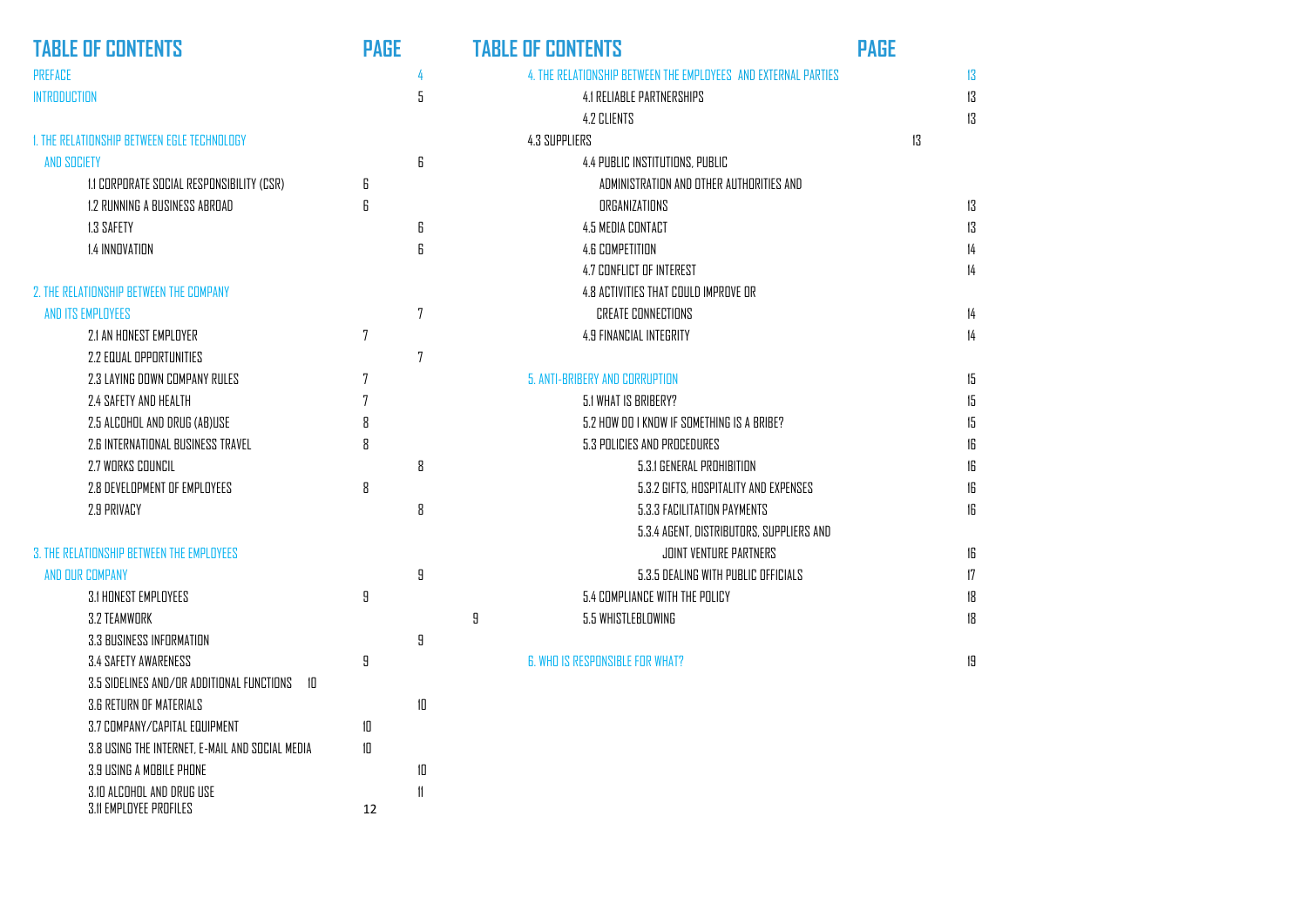# **PREFACE**

Eagle Technology enjoys a good reputation with their employees, suppliers, contractors, clients and other stakeholders connected to us. Our reputation has been built over the years with great care, and it is a most valuabl want to maintain, and where possible, develop and build on our good reputation. Together we have been able to establish a strong market position worldwide. We invest greatly in the development of our products and our emplo service we offer our clients, and in our international network.

The skills and talents of our employees and the strong mutually shared values are at the basis of our success.

By means of this code of conduct we aim to provide a clear picture of the type of company that we strive to be, and of the people that match our views and objectives. When making decisions, it is of the utmost importance t company's interests as well as the effect it will have on the general public and the world we live in.

The board of directs strongly support initiative of UN Global Compact and it's four principales (human rights, labour, environment and anti-corruption).

# **INTRODUCTION**

The Code of Conduct states the basic principles and the professional standards and ethics of Fagle Technology. This Code of Conduct allows us to share our strong corporate culture in a structured manner, and it provides qu and our behaviour.

The Code of Conduct is therefore:

- The document that provides the foundation Eagle Technology's business ethics, to which all recipients agree upon when entering into a business relationship with the company.
- A fundamental and important means towards the ethical and sustainable growth of the company.

The ethical Code of Conduct is meant for those who work in name of, or under the authority of Eagle Technology, like:

- Directors
- Supervisors
- Managers
- Staff
- Temporary worker / flex workers
- External contractors (advisors, agents and representatives)

Every recipient is obliged to comply with the basic principles and rules stated in this Code of Conduct, the regulations as defined by the legal order (national, supranational, international) where one works, and according collective agreement.

Managers and supervisors should set a good example, and show that respecting the Code of Conduct is a fundamental part of our daily activities, and that complying with the basic principles of the Code is closely connected business. It is Eagle Technology's aim to inform their existing and new business connections on the existence of the Code of Conduct through their authorized departments.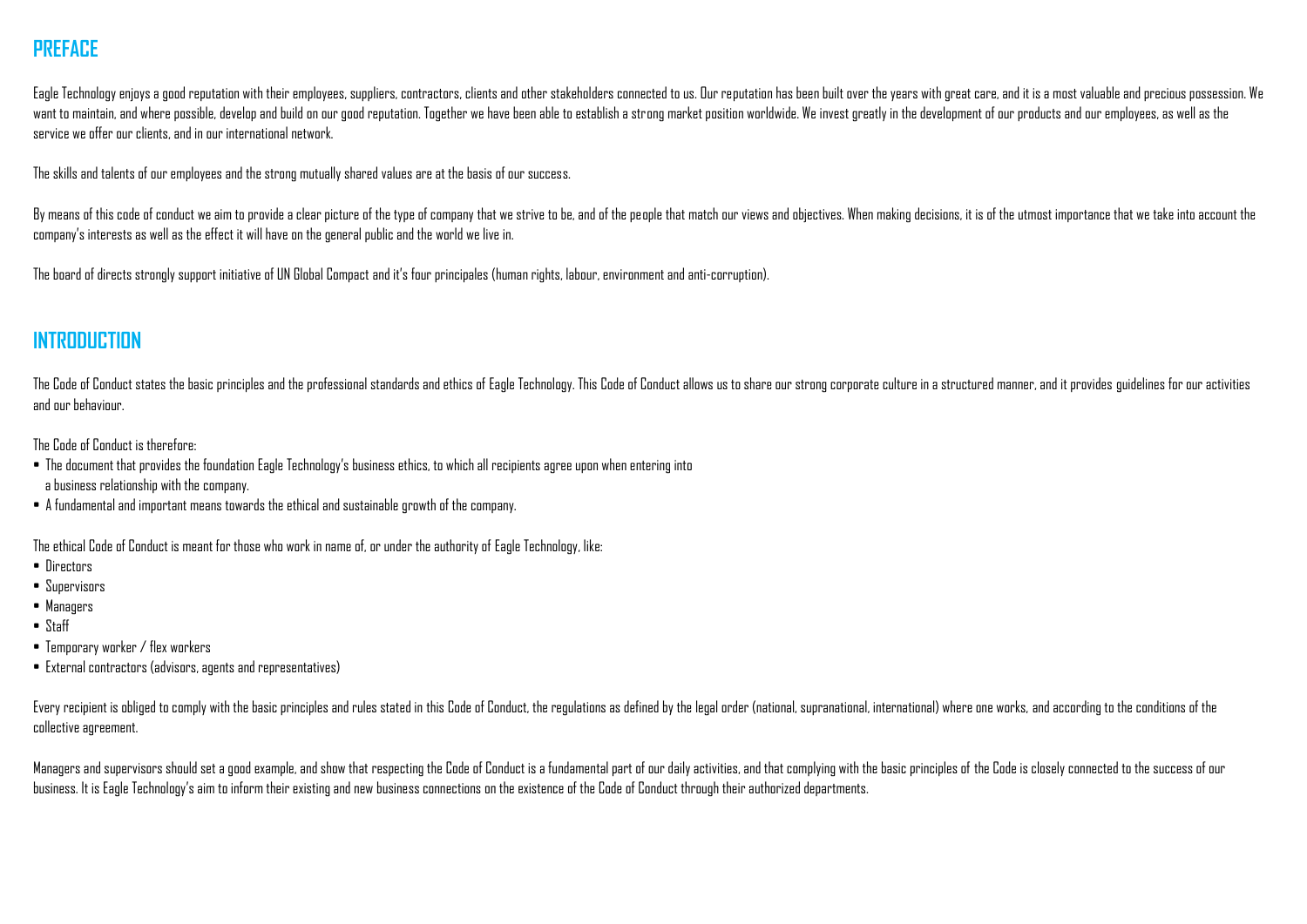# **1. THE RELATIONSHIP BETWEEN EAGELE TECHNOLOGY AND SOCIETY**

Every company has an impact on mankind/humankind and the environment. We realize that this comes with a great social responsibility. Sustainability, safety and respect for people, society and the environment are of great c us.

## 1.1 Corporate Social Responsibility (CSR)

The choices we make today have an effect on and are important for future generations. That is the simple underlying thought behind Corporate Social Responsibility. It is also imperative that we find a good balance between interests Eagle Technology affects. Because Eagle Technology feels responsible for the way the company's activities affect humanity, environment, and operational management, they put in the effort to make conscious choices decisions and actions meet the expectations of society as much as possible.

## 1.2 Running a business abroad

Eagle Technology is a multinational. We respect local values and conventions and we guarantee that our staff policy does justice, world-wide, to our responsibility as a good employer.

Eagle Technology respects the nature, culture, and customs of her host countries.

## 1.3 Safety

The most important principle is that our activities may never put the safety and/or well-being of our employees, clients or environment at risk.

Despite all the safety measures that have been taken, carrying out of the work activities is not without any risk. That is why employees must carry out their activities in accordance with the set guidelines and procedures, the safety of their colleagues and their environment. Employees will receive extensive advice and training on the subject.

#### 1.4 Innovation

Eagle Technology wants to set itself apart from other companies in the field with their innovative solutions. We would like to put this innovative entrepreneurship forward. The development and gaining of knowledge in the t importance to innovation. Eagle Technology is therefore looking to establish an intensive cooperation with various research departments and universities.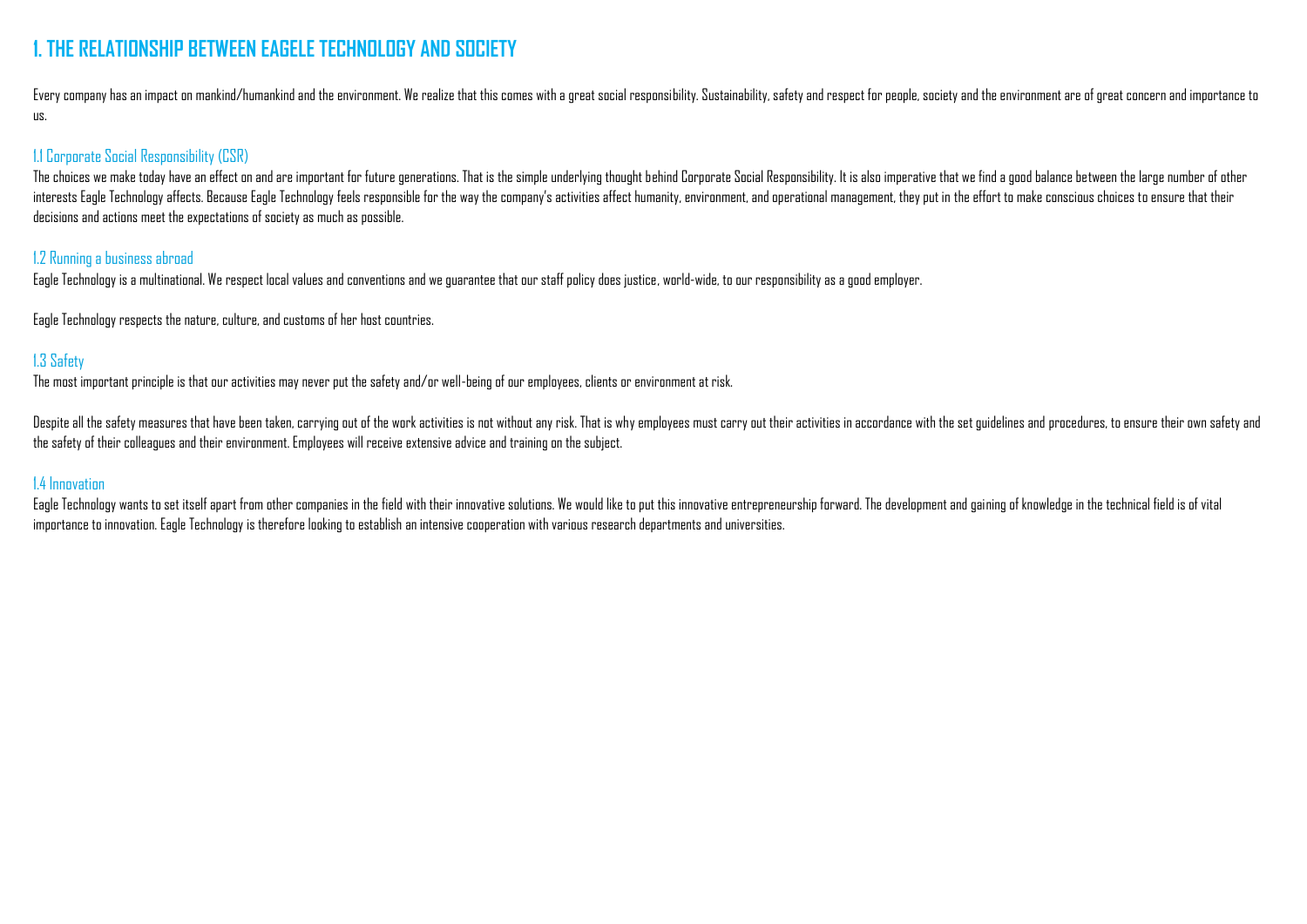# **2. THE RELATIONSHIP BETWEEN THE COMPANY AND ITS EMPLOYEES**

Eagle Technology strives to offer her employees a stimulating and healthy working environment.

## 2.1 An honest employer

People are at the heart of our company and are our most valuable asset, since they are the true moving force behind the development and growth of our company.

By offering training, courses and professional development we aim to help every employee in developing their individual talents and skills and in reaching their full potential in favour of/to benefit themselves and the com great importance to the recognition and acknowledgement of accomplishments and professional skills of our employees.

In addition, we strive for everyone working for our organization to get as much satisfaction and pleasure out of their work as possible.

## 2.2 Equal opportunities

Eagle Technology is inspired by the basic principles of personal freedom, dignity and respect in creating and sustaining a positive working environment in which all our employees get the opportunity to carry out their work and to achieve their professional goals.

We make sure, besides respecting fundamental individual rights, that the basic principles regarding equal opportunities are respected by creating a working environment where there is no room/tolerance for discrimination on culture, ideology, gender, age, physical health, religion, etc.

We consequently condemn all forms of discrimination and intimidation (including sexual intimidation) like:

- The creating of either an intimidating or hostile working environment, or a working environment which is in one way or the other isolating or discriminating;
- An unjustifiable interference in another's affairs or work;
- Requesting personal favours in exchange for opportunities of professional growth.

## 2.3 Laying down company rules

Even though Eagle Technology does not aspire to be focussed on nothing else than rules and regulations, employees should expect us to have clearly laid down the ground rules and regulations concerning employee - employer r employee handbook and supplementary guidelines/protocols.

For more information and potential changes to the document see the intranet.

## 2.4 Safety and health

Eagle Technology will ensure a safe and healthy working environment, and will execute its activities while taking the safety of its employees, external parties and the community in which she is operating into account.

Your health is of vital importance, but it simultaneously represents economic value. With our active company health policy we hope to have a positive influence on the health and well-being of our employees.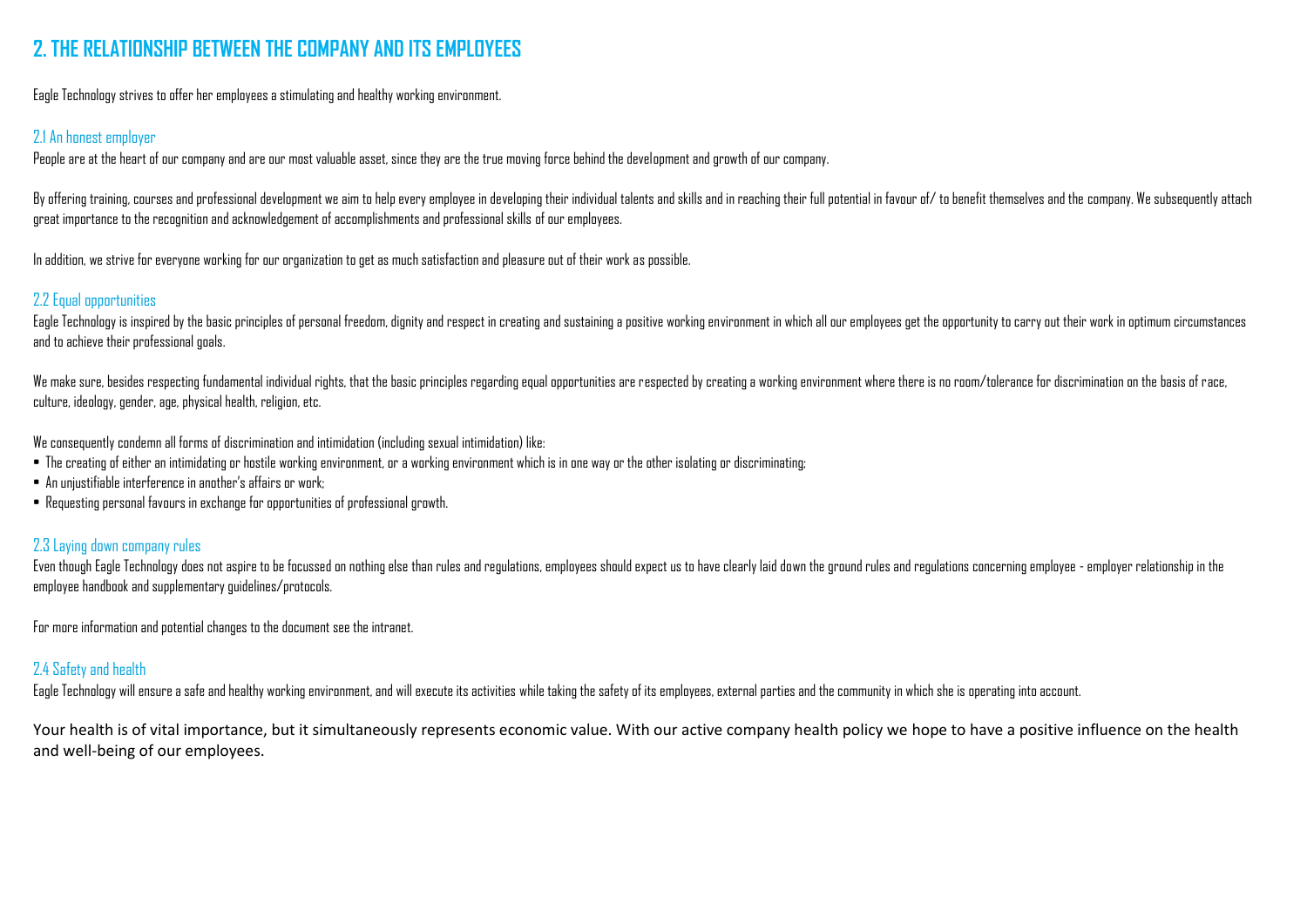## 2.5 Alcohol and drug (ab)use

The use and abuse of alcohol and/or drugs is considered to be a serious threat to the health and well-being of our employees. Eagle Technology has an active prevention policy for alcohol and drug abuse and aims to ban all the work floor.

## 2.6 International business travel

Some employees may op on international business travel. The conditions attached to international business travel are that transport and accommodation are safe and functional. Eagle Technology has set oneself the objective at the onset to the best of its abilities on the destination.

One can contact the contracted organization in case of illness/emergencies or a crisis situation (for more information see: brochure 'international travel'). This organization offers a 24-hours service for assistance. The emergencies during international travel is the HR department. (HR Manager)

## 2.7 Works council

Eagle Technology recognizes the works council in being as a body that has a representative, advisory and influential function within the company. It respects the given rights of the council to give consultation, approval o process on policies and other affairs that are connected to employee rights or interests.

Eagle Technology expects the works council to take a positive stance, in which one never loses sight of the company's interests.

#### 2.8 Development of employees

Eagle Technology offers her employees clear and structured career planning. We offer our employees the full scope to develop his or her talents by offering various educational options from long to short-term courses. Super staff to educate and develop themselves and will guide and support them in their professional and career development.

## 2.9 Privacy

Eagle Technology respects the privacy of her employees. We believe it is of the utmost importance to handle personal details with great care. Personal data of our employees is filed, altered or sayed. This process is alway Personal Data Protection Act.

In a few particular cases we may deviate from the norm.

#### That is in the case of:

- Monitoring business e-mail, internet, and phone usage;
- Monitoring by way of security camera's;
- The registration and reading out of the use of company cars;
- The suspicion of a serious violation of the company rules.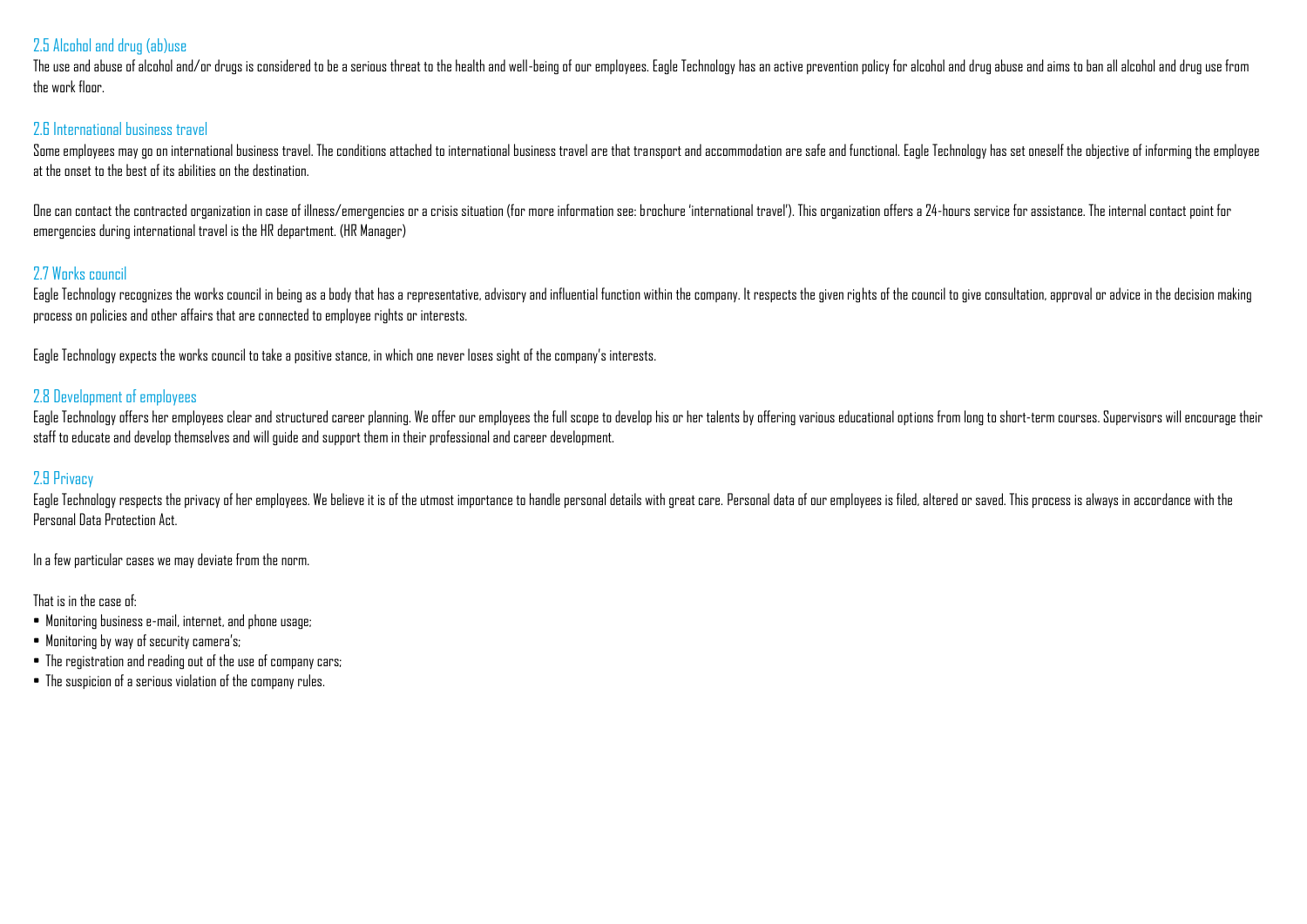# **3. THE RELATIONSHIP BETWEEN THE EMPLOYEES AND OUR COMPANY**

Eagle Technology works towards having committed employees, who are proud of our brand and act in the interest of our company. This chapter describes how one should interpret and what is expected from the relationship betwe Eagle Technology.

## 3.1 Honest employees

Eagle Technology expects her employees to have an honest and professional attitude towards and at work. This can be seen in the level of sincerity with which one maintains their relationships with colleagues, clients, busi rest of society.

Employees are obliged during working hours to act according to national and international legislation and regulations in force. In addition, one must also follow internal rules, amongst which this Code of Conduct, the unde common values, which are often not written down but are equally important.

## 3.2 Teamwork

Enjoying your time at work is important. Together we are responsible for creating a good and comfortable working environment and for the way we interact with one another.

Teamwork is key in our pursuit of success, Individualists do not quite fit in with our company, since it is not your own interests, but it's the combined effort that counts. Which means taking responsibility for your contr

#### Concrete:

- Being there when people count on you;
- A positive attitude towards colleagues;
- Aiming towards a maximum contribution to the team effort;
- Live up to your promises;
- Being honest about mistakes that were made and aim for improvement;
- Discussing any problems with the company or colleague with the person in question, not with others.

## 3.3 Business information

All information related to the company is considered confidential and should not be disclosed to external parties. Business information is exclusively shared between co-workers, and only when this is necessary in/for the e Sensitive business information may only be shared when a supervisor has given his explicit consent and when this is for the benefit of the operational management.

## 3.4 Safety awareness

The employees themselves are responsible, in addition to the safety precautions taken by Eagle Technology, for creating a safe working environment. Employees work according to the safety rules and regulations, following ei safety rules that are in force on site, and will make use of the personal safety precautions or personal protective equipment.

Employees are familiar with and will follow the safety procedures. Dangerous situations must be immediately reported to the security officer.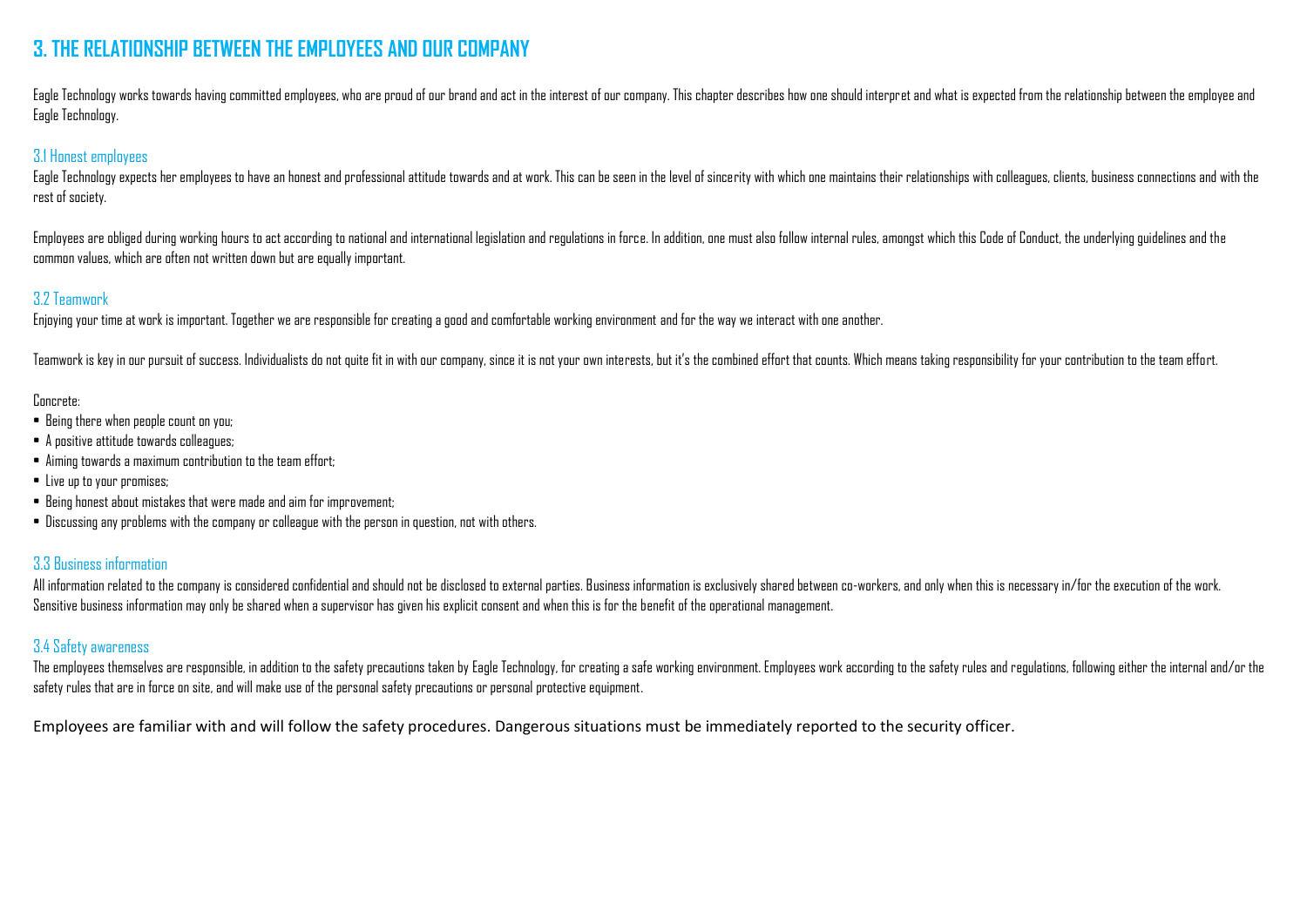#### 3.5 Sidelines and/or additional functions

Eagle Technology appreciates it when their employees are actively involved in society. However, the accepting or execution of any sideline or additional function may never interfere or conflicts with Eagle Technology's int appearance of conflicting interests.

Additional functions are paid positions or jobs in addition to their job at/for Eagle Technology. One always requires written permission for additional functions from the HR department or the Board of Directors. This also carried out for the benefit of your own company or legal entity, meaning that written permission from the HR department or Board of Directors is required.

Activities or work carried out as part of voluntary work is considered a sideline. For example, doing voluntary work for a sports club. No special permission is required, unless it poses a conflict of interest, or could po the future.

Having a (paid) sideline, in which the work or activities correspond, or show similarities, with the services Eagle Technology provides is not allowed. We can't allow you to be a competitor of your own employer.

## 3.6 Return of materials

(Leftover) materials are collected, transported and processed centrally. Everyone must abide by the specific rules Eagle Technology has drawn up on this subject.

## 3.7 Company/capital equipment

The company and/or capital equipment Eagle Technology has placed at the disposal of their employees are used for business purposes only. We expect our employees to treat their company/capital equipment with care, such as commercial vehicle, a phone, protective clothing, tools and equipment and a laptop.

Employees who drive a company car are aware of the fact that being a reckless driver will reflect badly on the company image. They will obey traffic rules.

## 3.8 Using the internet, e-mail and social media

Eagle Technology has placed certain facilities, like computers, e-mail and internet at the disposal of their employees. These facilities are used for business purposes only, with the only exception being during breaks.

It is not allowed to use the internet or e-mail facilities for any unethical or illegal purposes.

Social media has become extremely popular over the last couple of years. The use of social media can, however, have unanticipated and/or unintended consequences. To avoid this, we have provided some tips and quidelines. Si only an employee of Eagle Technology during, but also outside office hours.

- Know the Code of Conduct, and apply it to your activities on social media; Do not spread any internal, business, or client information;
	-
- Do not make statements on behalf of Eagle Technology; Do not post any opinions or information on/from another;
- Don't post anything that will embarrass you when read by your mother or manager; Respect other opinions, religions, cultures, etc.;
- 
- 
- One should avoid/prevent arguments; Don't forget: Internet and Google will remember everything!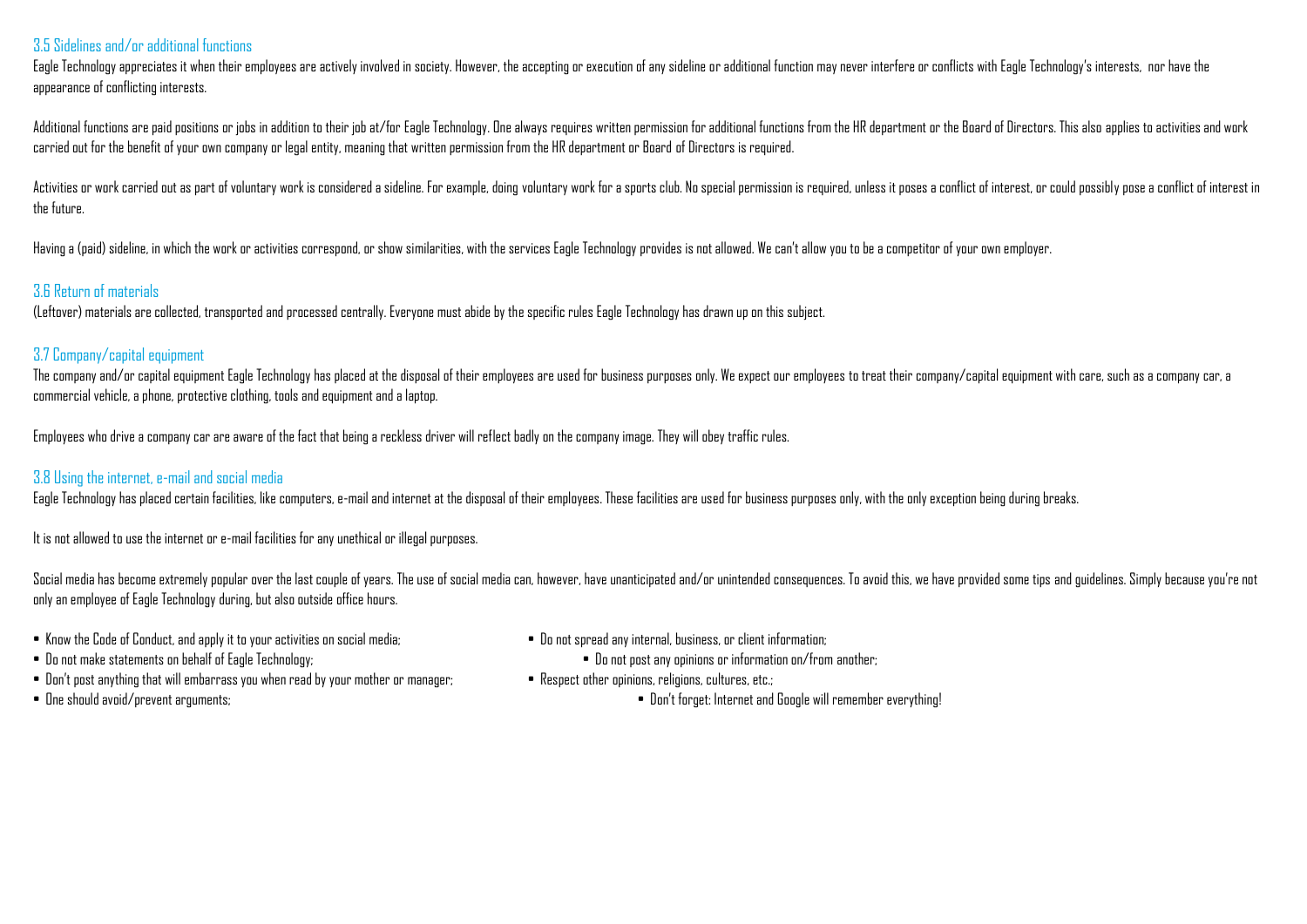## 3.9 Using a mobile phone

Using a mobile phone for personal use during working hours is very distracting and can be extremely annoying to your colleagues. It is not allowed, in a general sense, to use your mobile phone for private matters durino wo that people should be able to reach you in case of emergency, and will allow you to strictly answer important calls.

Business phones ought to be used in a durable, ethical and cost-conscious manner. The use of business phones is recorded and monitored.

## 3.10 Alcohol and drug use

Our employees must refrain from using alcohol or drugs, such as cannabis, amphetamines or narcotics at work. This also applies to employees on quard or watch duty, for the extent of the time that they are on call. The use working hours cannot hinder someone in the performance of their duties.

Considering the massive personal, company, and social damage it can entail, Eagle Technology has decided to pursue a zero tolerance policy regarding the use of drugs and alcohol. Our aim is to ban drugs and alcohol abuse a

Employees will make sure that they limit their alcohol intake during company or business events. For example at social organized by Eagle Technology, or during a business lunch. They will make sure, when participating in t alcohol limit.

Whenever an employee is on medication that impairs their reaction time, he is not allowed to do any work that could potentially be a risk to his own safety, or the safety of others. In that case, one ought to contact the company doctor which steps or measures to take.

## 3.11 Employee profiles

Everyone can be, and is allowed to be themselves at our company, but the profiles given below show which characteristics create a bond between our people and are particularly valued and sought after.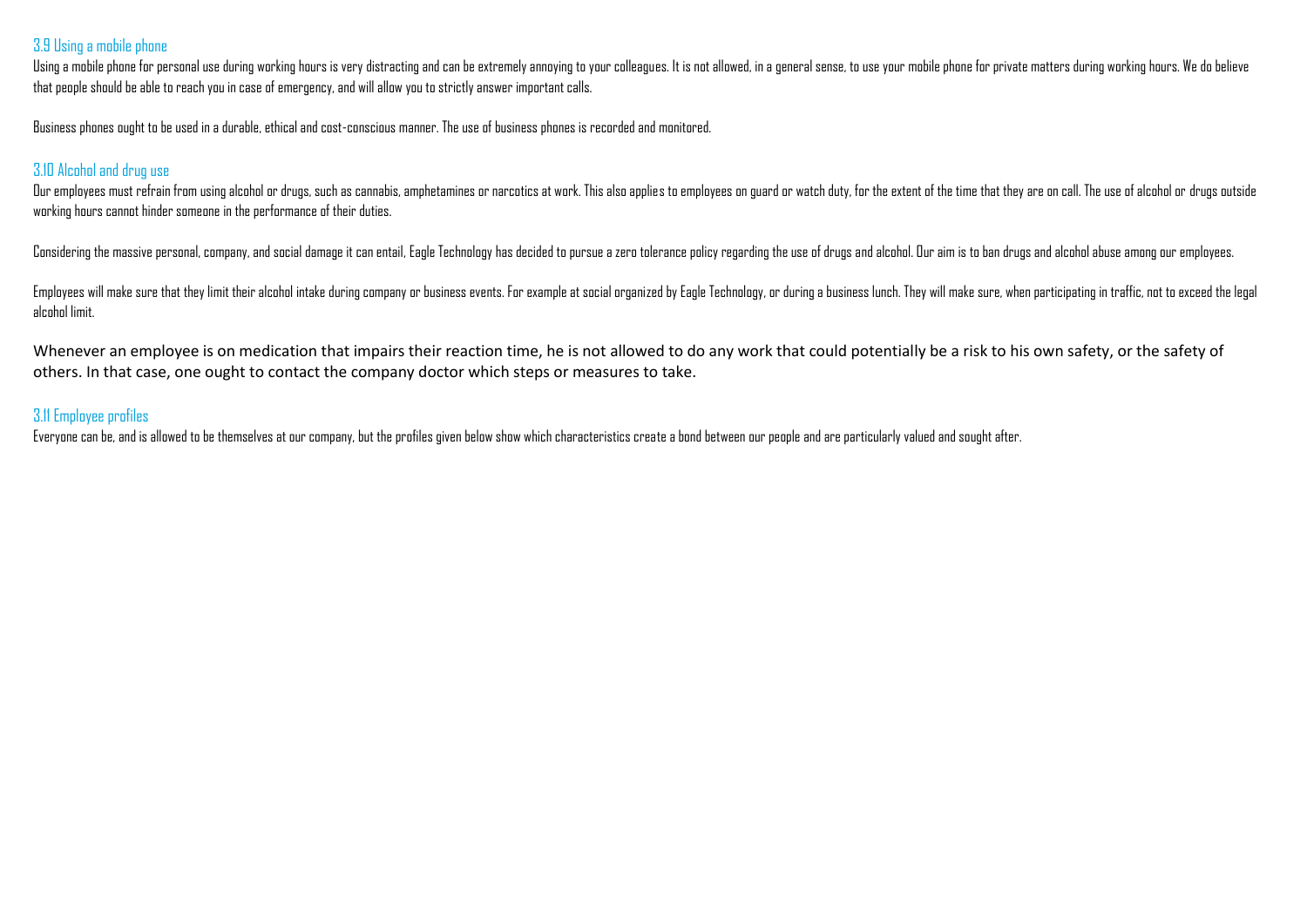#### A schematic representation of the employee profile.



#### The profile of a supervisor or manager:

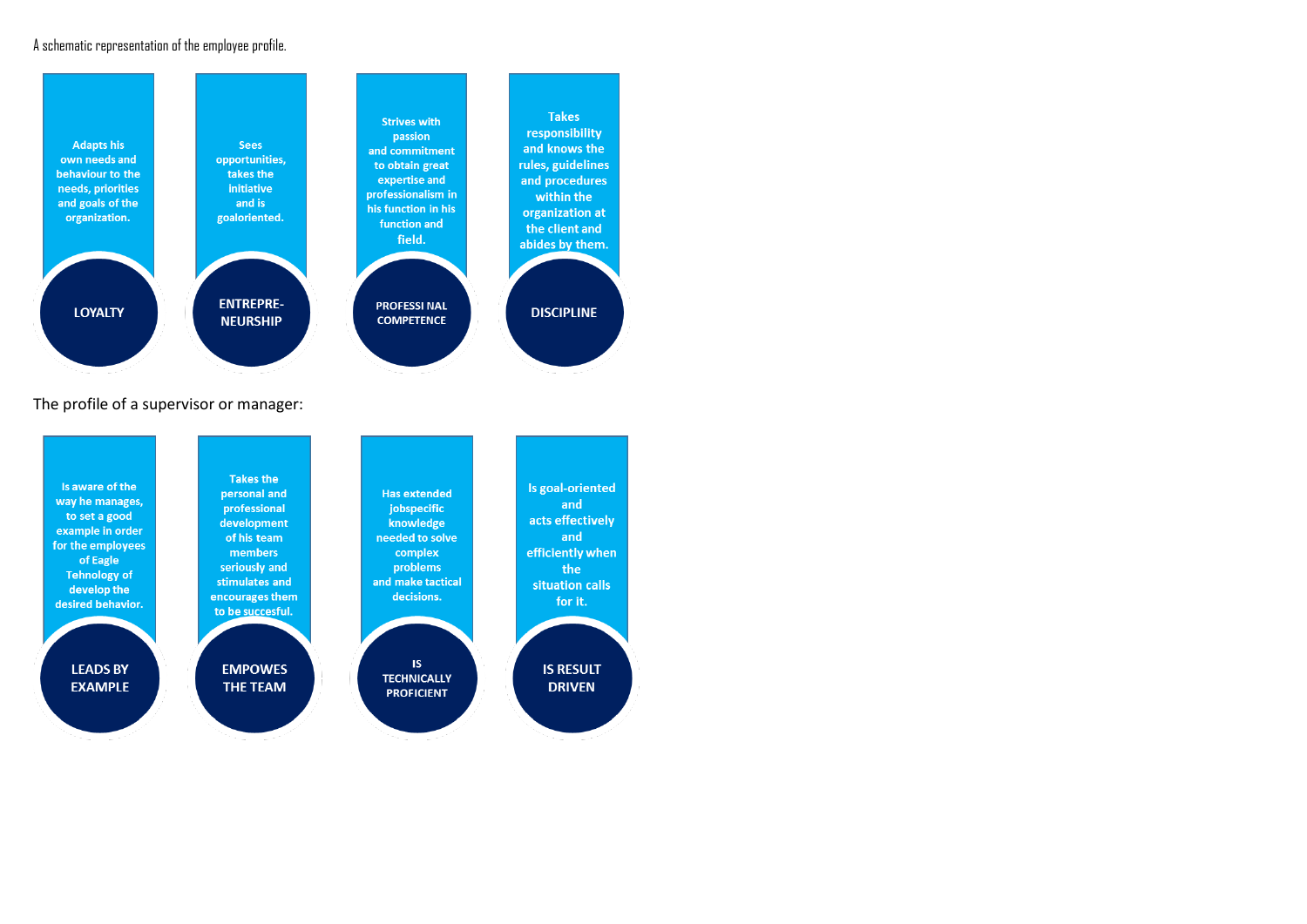# **4. THE RELATIONSHIP BETWEEN THE EMPLOYEES AND EXTERNAL PARTIES**

Eagle Technology maintains relationships with various external parties, like clients, contractors and suppliers. Eagle Technology strives to be a reliable and sympathetic partner which is known for doing business under one

## 4.1 Reliable partnerships

Eagle Technology is a reliable business partner to her external parties. We are clear and honest about what can be realised and we deliver on our promises. In doing business we aim for mutually beneficial business relation

## 4.2 Clients

Our clients have put their faith in us by choosing our company and services. We can only remain successful if we continue to work with the client's interests at the basis.

This means the following in terms of our behaviour:

- Act honestly and with integrity under all circumstances;
- $\bullet$  Fagle Technology respects our client's privacy and freedom of speech. Clients entrust us with a lot of (sensitive) information, and they are counting on us to keep it safe and confidential;
- Client feedback is important in order to tailor our services to the client. You're supposed to take it seriously whenever a client has negative feedback on any of our products or services, and you should pass the information on to the department in question or to your supervisor. Use this feedback to improve our products and processes.

## 4.3 Suppliers

Suppliers play an important part in improving the general competitive position of our company.

We select our suppliers on the basis of competitiveness, integrity, impartiality, fair prices, quality of the goods on offer and/or services and social responsibility. We quarantee honesty and impartiality, but also take t relationships based on trust into account.

We refuse to do business with suppliers who violate and break international rules and regulations concerning (child) labour. Moreover, we consider it of great importance that all our suppliers commit themselves to respecti corporate social and economic responsibility and sustainability, also with regards to the environment. These requirements need to be met before Eagle Technology enters into a business relationship with any supplier.

## 4.4 Public institutions, public administration and other authorities and organizations

Our relationships with public institutions, public authorities and organizations are characterized by high moral standings of integrity, sincerity, collaboration and non-interference.

We keep in close touch with all international, national and regional authorities. Dur company representatives act in our interest in a clear, conscientious and consistent manner, and with respect for company values and pro involvement of our personnel with political activities takes place on a strictly personal basis. Dur brand may not be associated with this in any way, and the fact that the person in question works for Eagle Technology sho purposes.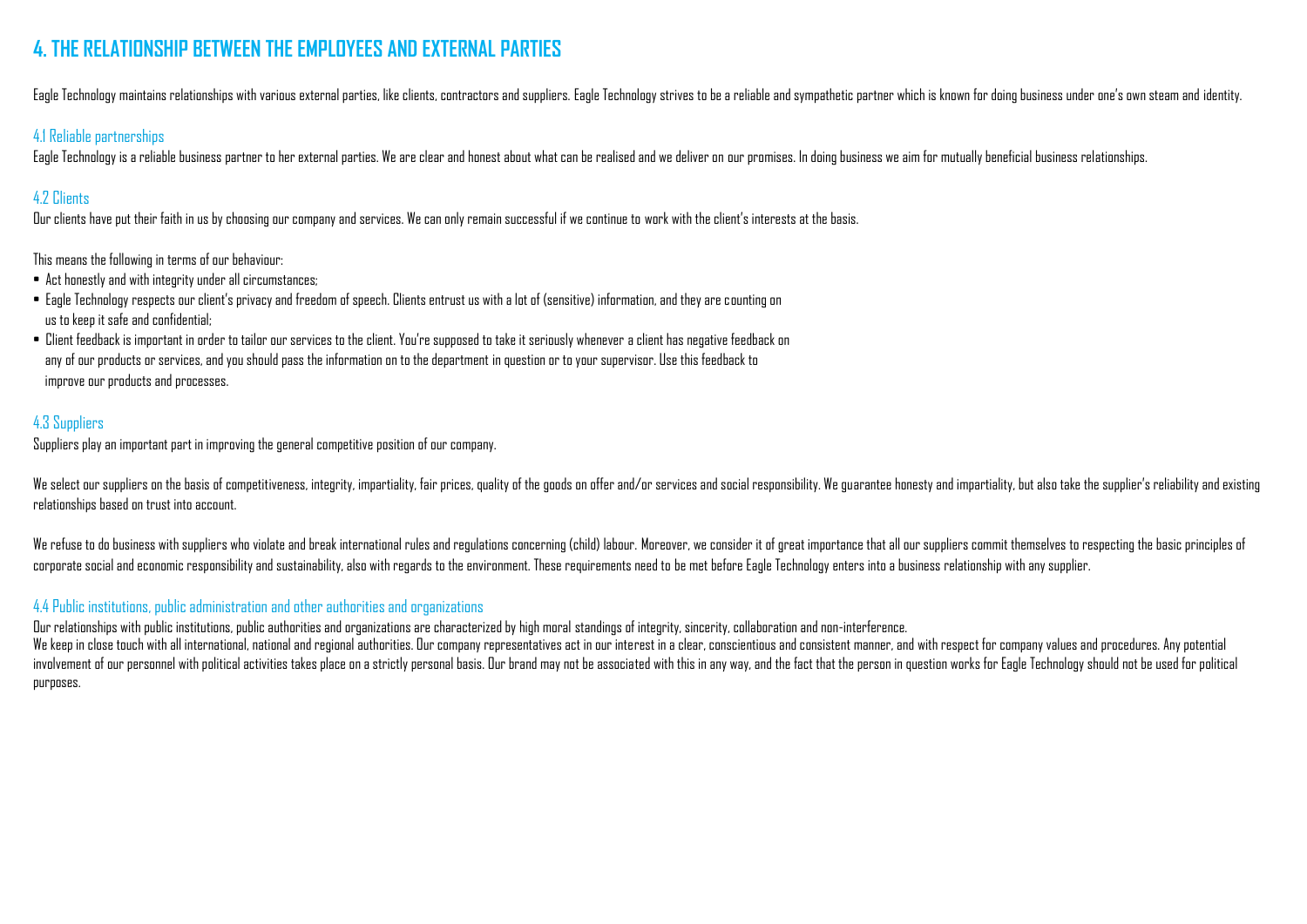## 4.5 Media contact

Media contact is exclusively maintained by the Communications department, members of the Board of Directors, or employees who are specially trained.

#### 4.6 Competition

Eagle Technology recognises the value of competition, and with that the common interest and need to protect our competition for the sake of market development and the protection of consumer interests.

In doing business, we aim to abide by statutory laws and regulations of the countries we operate in with sincerity, honesty, integrity and good faith. We strongly disapprove of any practises that go against the basic princ open market. We consider this to be of vital importance to ensure an honest and high-quality competition.

## 4.7 Conflict of interest

We believe that doing business in good faith and being honest, respectful and sincere towards our (business) contacts is of vital importance, whether they are suppliers, clients, consumers or public institutions.

One should, therefore, avoid any conflict of interest, or even the semblance of a conflict of interest, between Eagle Technology's interests and your own.

#### When in doubt, ask yourself the following questions:

- Would this situation embarrass me or Eagle Technology when published on the front page of a newspaper?;
- Would I feel uncomfortable discussing the matter with my supervisor or the HR Manager?;
- Could I benefit from this situation at the cost of Eagle Technology?

When the answer to (one of) the above mentioned questions is yes, this situation should probably be avoided.

This can be, for example:

- Personal investments;
- Sidelines or additional functions;
- Investing with our business contacts;
- Accepting or giving of disproportional (promotional) gifts.

Give these matters considerable thought and avoid (the semblance of) a conflict of interest. If you should ever be in danger of finding yourself in such a situation of conflict of interest, make sure to contact your superv

## 4.8 Activities that could improve or create connections

Generally speaking, activities that could improve or create connections are allowed, provided that Eagle Technology can trust their employee to act with integrity and independence at all times.

## 4.9 Financial integrity

(Financial) integrity is of great importance to all employees of Eagle Technology. When, for example, you submit your expense report, but also when you enter financial data.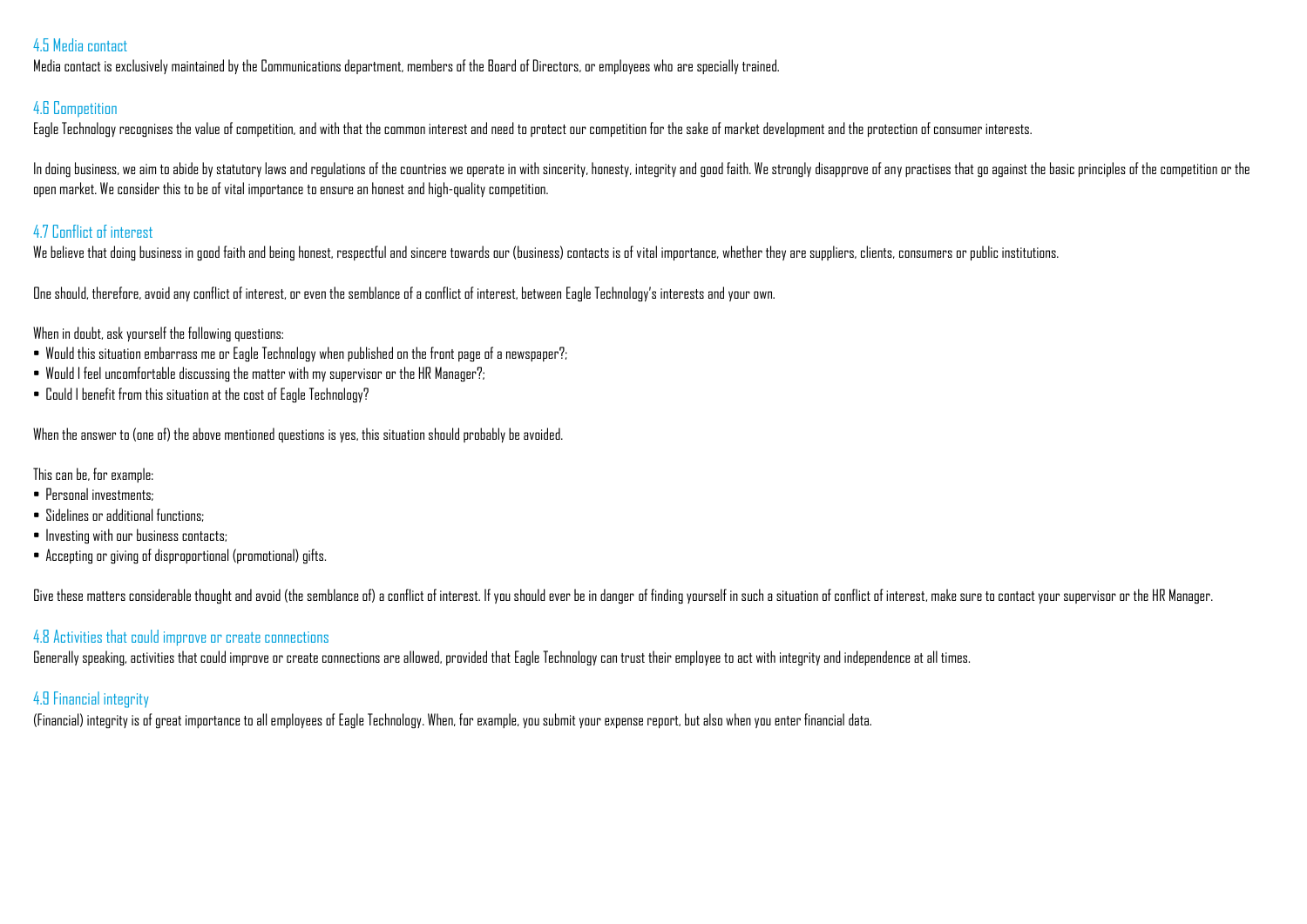# **5. ANTI-BRIBERY AND CORRUPTION**

## 5.1 What is bribery?

Definition of bribery:

- when a financial or other advantage is offered, given or promised to another person with the intention to induce or reward them or another person to perform their responsibilities or duties improperly (it does not have to be the person to whom the bribe is offered that acts improperly); or
- when a financial or other advantage is requested, agreed to be received or accepted by another person with the intention of inducing or rewarding them or another person to perform their responsibilities or duties inappropriately (it does not have to be the person who receives the bribe that acts improperly).

It does not matter whether the bribe is:

- given or received directly or through a third party (such as someone acting on Eagle Technology behalf, for example an agent, distributor, supplier, joint venture partner or other intermediary); or
- for the benefit of the recipient or some other person.

Bribes can take many forms, for example:

- money (or cash equivalent such as shares);
- unreasonable gifts, entertainment or hospitality;
- $\bullet$  kickbacks;
- unwarranted rebates or excessive commissions (e.g. to sales agents or marketing agents);
- unwarranted allowances or expenses;
- "facilitation" payments/payments made to perform their normal job more quickly and/or prioritise a particular customer;
- $\bullet$  nolitical/charitable contributions;
- uncompensated use of company services or facilities; or
- anything else of value.

This policy applies to both the public and private sectors. Dealing with public officials poses a particular high risk in relation to bribery and corruption and specific quidance when dealing with public officials is set o result in fines for both the company and the individual involved and in some jurisdictions could also result in imprisonment.

## 5.2 How do I know if something is a bribe?

In most circumstances, common sense will determine when a bribe is being offered. However, here are some questions you should ask yourself if in doubt:

- am I being asked to pay something or provide any other benefit over and above the cost of the services being performed, for an example an excessive commission, a lavish gift, a kickback or make a contribution to a charity or political organisation?;
- am I being asked to make a payment for services to someone other than the service provider?;
- are the hospitality or gifts I am giving or receiving reasonable and justified? Would I be embarrassed to disclose them?;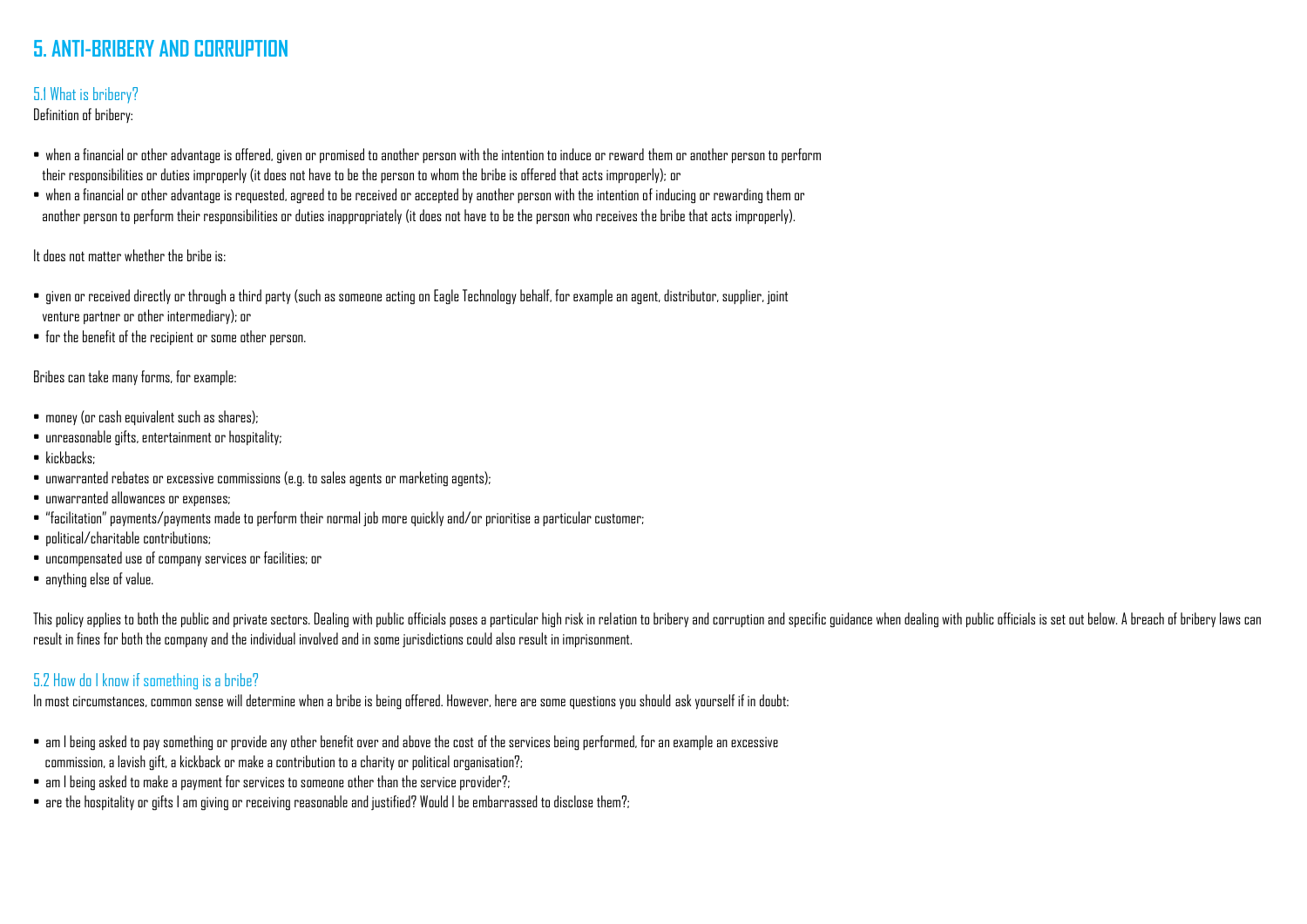• when a payment or other benefit is being offered or received, do I know or suspect it is to induce or reward favourable treatment, to undermine an impartial decision making process or to persuade someone to do something that would not be in the proper performance of their job?

## 5.3 Policies and procedures

#### 5.3.1 General prohibition

All forms of bribery and corruption are prohibited. We will not tolerate any act of bribery or corruption. Any breach of this policy or local law could result in disciplinary action being taken and ultimately could result actually have to take place - just promising to give a bribe or agreeing to receive one is prohibited. Bribery is prohibited when dealing with any person whether they are in the public or private sector and the provisions application. However, many countries have specific controls regarding dealing with public officials and this policy includes specific requirements in these circumstances.

#### 5.3.2 Gifts, hospitality and expenses

Giving or receiving gifts or hospitality is often an important part of maintaining and developing business relationships. However, all gifts and hospitality should be for a genuine purpose, reasonable, given in the ordinar submitted to the manager in case of doubt.

Lavish or unreasonable gifts or hospitality, whether these are given or received, are unacceptable as they can create the impression that we are trying to obtain or receive favourable business treatment by providing indivi In addition, gifts and hospitality can themselves be a bribe. Be careful to avoid even the appearance that the giving or accepting of gifts or hospitality might influence the decisions you take on behalf of Eagle Technology.

## 5.3.3 Facilitation payments

Facilitation payments are any payments, no matter how small, given to an official to increase the speed at which they do their job. For example, this could include speeding up customs clearance. All facilitation payments a However, your safety is our primary concern and we understand that there may be circumstances in which you have no alternative but to make a facilitation payment in order to protect against loss of life, limb or liberty. A payment should be reported to your local anti-bribery and corruption officer.

## 5.3.4 Agent, distribitors, suppliers and joint venture partners

Eagle Technology could be liable for the acts of people that act on our behalf. This includes agents, distributors, suppliers and joint venture partners (together referred to as "third parties"). As such we are committed t effective anti-bribery and corruption policies by all third parties acting on behalf of Eagle Technology.

All third parties should be made aware of the terms of the Eagle Technology Code of Conduct and of their obligations to comply with it. All arrangements with third parties should be subject to clear contractual terms inclu requiring them to comply with minimum standards and procedures in relation to bribery and corruption.

You must not engage any third party who you know or reasonably suspect of engaging in bribery. Appropriate due diligence should be undertaken before any third parties are engaged. The appropriate level of due diligence will vary depending on the circumstances and you should use your judgement on a case by case basis.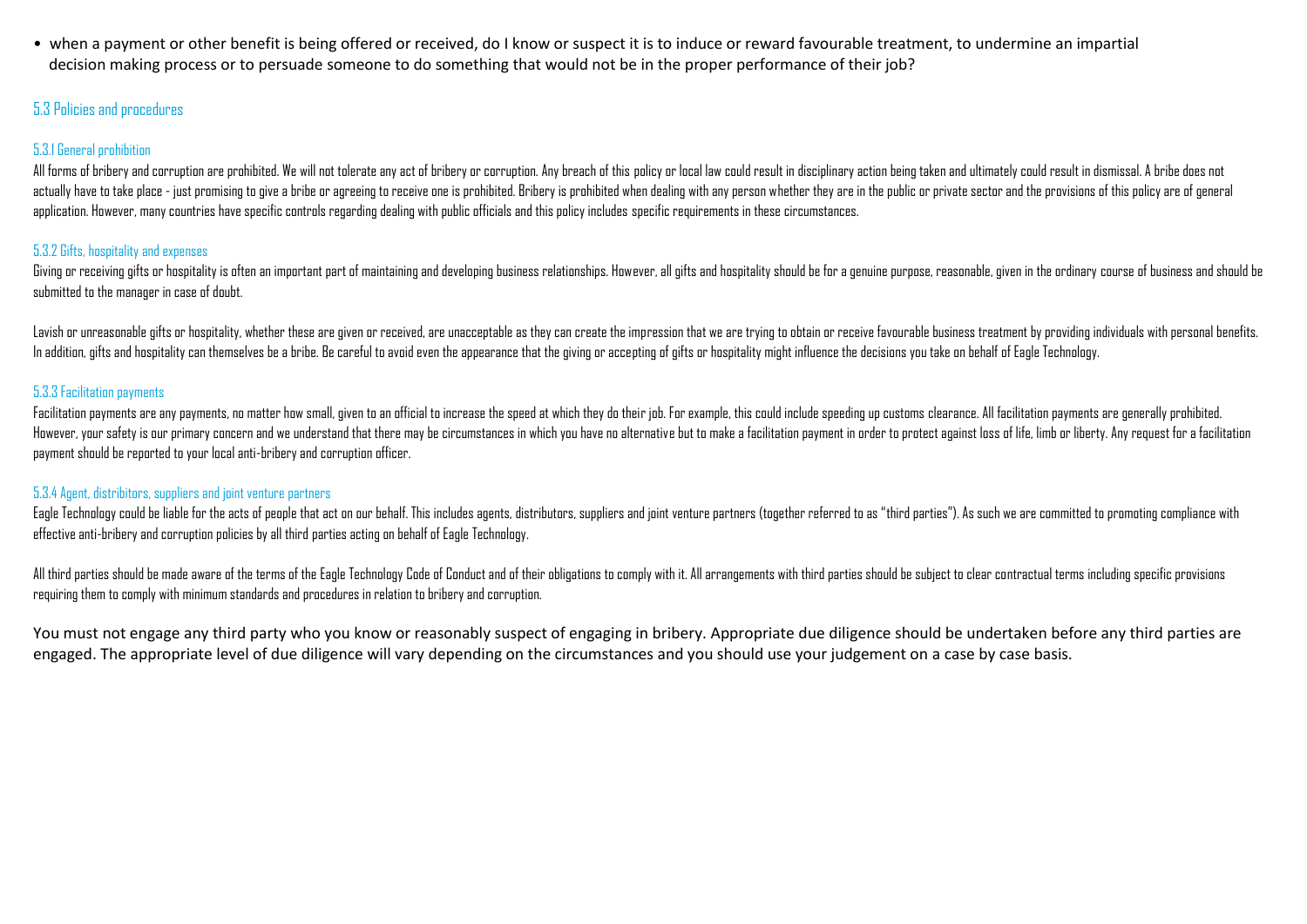Questions you should be asking yourself include:

- $\bullet$  who are they have I seen documents evidencing that they are who they say they are?;
- $\bullet$  who else have they worked with do they have references?:
- $\bullet$  are they well established with a good reputation or are they more obscure so that I need to do more to find out about them?;
- $\bullet$  do they operate in a territory where bribery is prevalent?
- are they happy to sign a contract agreeing to comply with anti-bribery procedures? Do they have their own anti-bribery programme?;
- $\bullet$  have I done basic searches such a Google searches, business directory searches, etc.?;
- $\bullet$  are there inconsistencies between the provider of the services and the person I am paying?
- are commissions/payments in line with generally accepted market practice?

All payments and commissions to third parties must:

- be made in accordance with the Group Authority Framework and the local policies relevant in your business as set by your line manager;
- be made via bank transfer through the accounts payable system and be fully accounted for;
- must be in line with generally accepted rates and business practice for the service in question and should not be unjustifiably excessive or unsupportable; and
- must be made in accordance with the terms of the contract with the person or company providing the services.

If you have any concerns that arrangements with a third party are not in accordance with this policy, you should ask your local anti-bribery and corruption officer for help.

#### 5.3.5 Dealing with public officials

Although this policy applies to both public and private sectors, dealing with public officials poses a particularly high risk in relation to bribery due to the strict rules and regulations in many countries.

Public officials include those in government departments, but also employees of government owned or controlled commercial enterprises, international organisations, political parties and political candidates.

The provision of money or anything else of value, no matter how small, to any public official for the purpose of influencing them in their official capacity is prohibited.

The prior approval of your local anti-bribery and corruption officer is required in relation to:

- any payment in respect of fees, salary or commission (this does not include official fees);
- gifts and hospitality; and
- making charitable contributions in connection with dealings with a public official.

In addition, many public officials have their own rules regarding the acceptance of gifts and hospitality, etc., and we must respect these rules where applicable.

In accordance with the Eagle Technology Code of Conduct, political donations by or on behalf of Eagle Technology are prohibited.